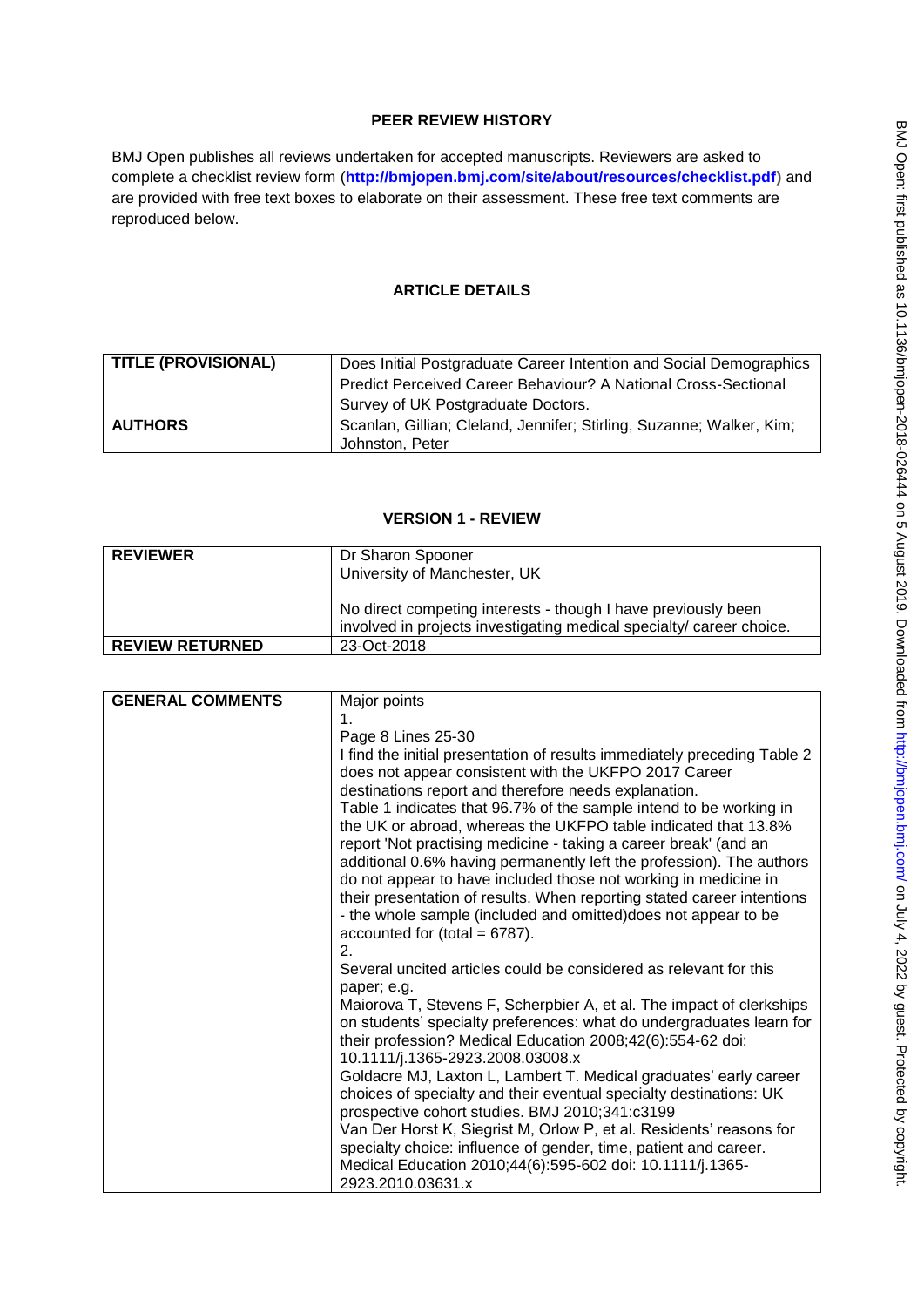| Spooner S, Pearson E, Gibson J, Checkland K. How do workplaces,<br>working practices and colleagues affect UK doctors' career<br>decisions? A qualitative study of junior doctors' career decision<br>making in the UK. BMJ Open. 2017;7, 10(10). |
|---------------------------------------------------------------------------------------------------------------------------------------------------------------------------------------------------------------------------------------------------|
| 3.<br>While this analysis of data is of interest, the authors have not made<br>a particularly strong case for how it adds benefit - e.g. to medical<br>school student selection of for workforce planning                                         |
| Minor points<br>Grammatical error Abstract line 29<br>Also feel that the term 'graduates' could easily be misunderstood -<br>since at survey point all are graduates                                                                              |

| <b>REVIEWER</b>        | Hung-Yu Chang                                                  |
|------------------------|----------------------------------------------------------------|
|                        | Department of Nephrology, Chang Gung Memorial Hospital, Chiayi |
|                        | Branch, Taiwan, Republic of China                              |
| <b>REVIEW RETURNED</b> | 01-Nov-2018                                                    |

| <b>GENERAL COMMENTS</b> | 1. The authors used the data of national Career Destination Survey<br>to examine the link between at the start of UK foundation<br>programme and career behaviour. But, there was only one survey<br>and the survey was sent out in the last few months of F2. In my<br>opinion, the actual initial career intention may be different to the<br>intention surveyed in the last few months of F2. So, it is better to<br>have a survey at the beginning of the 2-year Foundation<br>programme.<br>2. The authors should add the form in supplement that was sent out<br>to F2 doctors by email.<br>3. The authors used Chi square as one analytical method and we<br>would like to see the result of Chi square in a table.<br>4. Are there students from other country to receive UK Foundation |
|-------------------------|-------------------------------------------------------------------------------------------------------------------------------------------------------------------------------------------------------------------------------------------------------------------------------------------------------------------------------------------------------------------------------------------------------------------------------------------------------------------------------------------------------------------------------------------------------------------------------------------------------------------------------------------------------------------------------------------------------------------------------------------------------------------------------------------------|
|                         | programme? If there are, after training they may return to their own<br>country.                                                                                                                                                                                                                                                                                                                                                                                                                                                                                                                                                                                                                                                                                                                |
|                         | 5. Will the authors do a flow chart to depict the result of survey?                                                                                                                                                                                                                                                                                                                                                                                                                                                                                                                                                                                                                                                                                                                             |

# **VERSION 1 – AUTHOR RESPONSE**

Major points

1.

Page 8 Lines 25-30

I find the initial presentation of results immediately preceding Table 2 does not appear consistent with the UKFPO 2017 Career destinations report and therefore needs explanation.

Table 1 indicates that 96.7% of the sample intend to be working in the UK or abroad, whereas the UKFPO table indicated that 13.8% report 'Not practising medicine - taking a career break' (and an additional 0.6% having permanently left the profession).

The authors do not appear to have included those not working in medicine in their presentation of results. When reporting stated career intentions - the whole sample (included and omitted)does not appear to be accounted for (total  $= 6787$ ).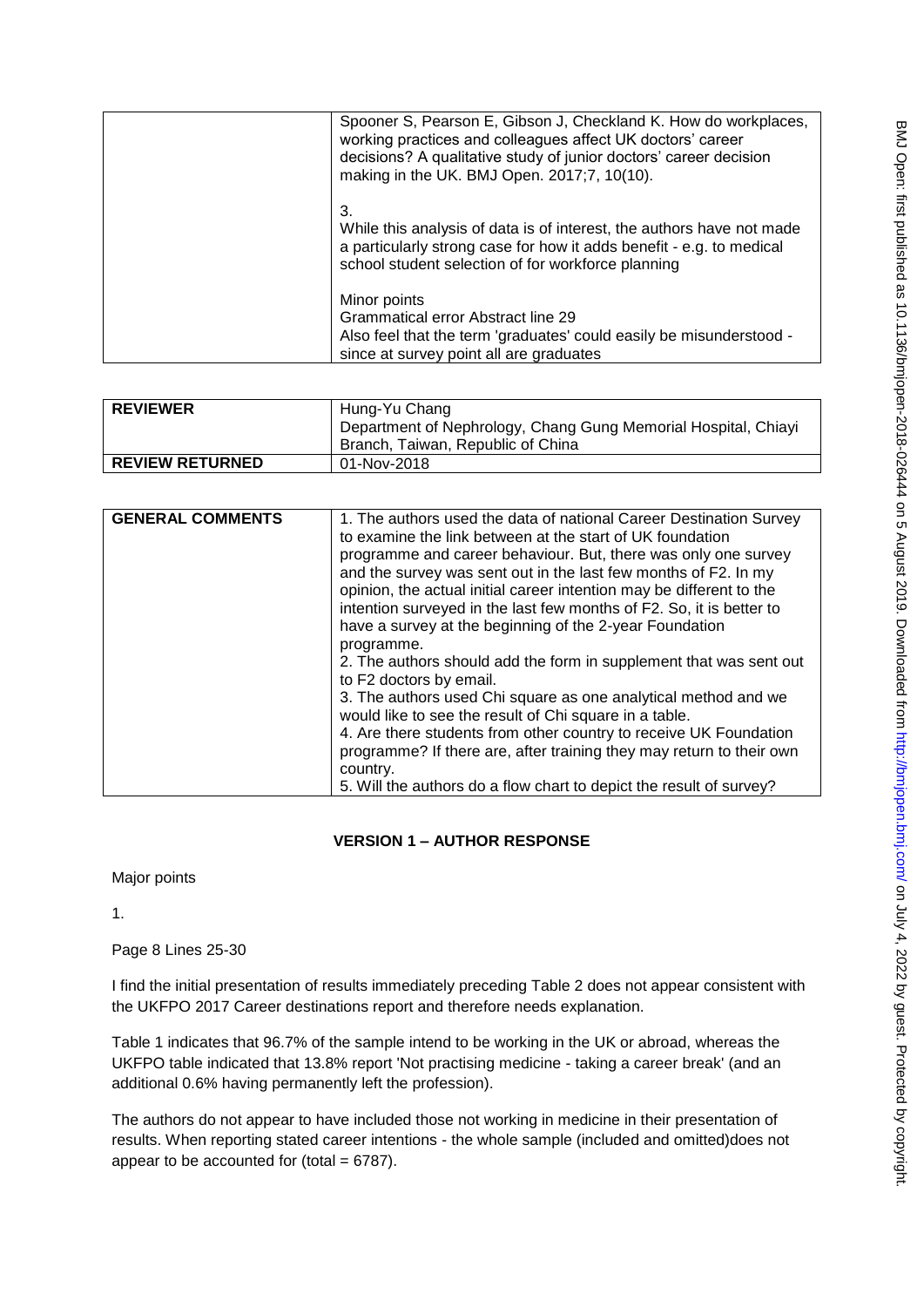Response: Some of the figures presented in this work will vary when compared to the career destination report. However, we have now included a break down of each career behaviour of the F2 doctors and provided two figures that explain why certain participants were excluded from the final analysis. In addition, we have also opted to divide the categories differently, and this was based on feedback received from an internal and external reviewer. Career behaviour is now divided into: Other employment/Further Study, Career Break, Working Abroad and Specialty training. By adding career break into the analysis, we are considering those not practising medicine at this time but they have clearly stated they will return in the future. For those that were omitted, we did not know their explicit next career destination and thus it seemed appropriate to omit them from the analysis. Thank you for your comments on this, with a clear presentation of participants demographics in table 1 and figures 1 and 2, the results should be easier to interpret now.

### 2.

Several uncited articles could be considered as relevant for this paper; e.g.

Maiorova T, Stevens F, Scherpbier A, et al. The impact of clerkships on students' specialty preferences: what do undergraduates learn for their profession? Medical Education 2008;42(6):554- 62 doi: 10.1111/j.1365-2923.2008.03008.x

Goldacre MJ, Laxton L, Lambert T. Medical graduates' early career choices of specialty and their eventual specialty destinations: UK prospective cohort studies. BMJ 2010;341:c3199

Van Der Horst K, Siegrist M, Orlow P, et al. Residents" reasons for specialty choice: influence of gender, time, patient and career. Medical Education 2010;44(6):595-602 doi: 10.1111/j.1365- 2923.2010.03631.x

Spooner S, Pearson E, Gibson J, Checkland K. How do workplaces, working practices and colleagues affect UK doctors' career decisions? A qualitative study of junior doctors' career decision making in the UK. BMJ Open. 2017;7, 10(10).

Response: Thank you, we have now included these references.

### 3.

While this analysis of data is of interest, the authors have not made a particularly strong case for how it adds benefit - e.g. to medical school student selection of for workforce planning

Response: Thank you, we have now added in more reflection on workplace planning and policy. Please see paragraphs: 6, 11 and 12 in the discussion where more reflection and benefits of this study are outlined. We have also added in a sentence to the second last paragraph in the introduction to outline how the intelligence from this study can impact workforce policy.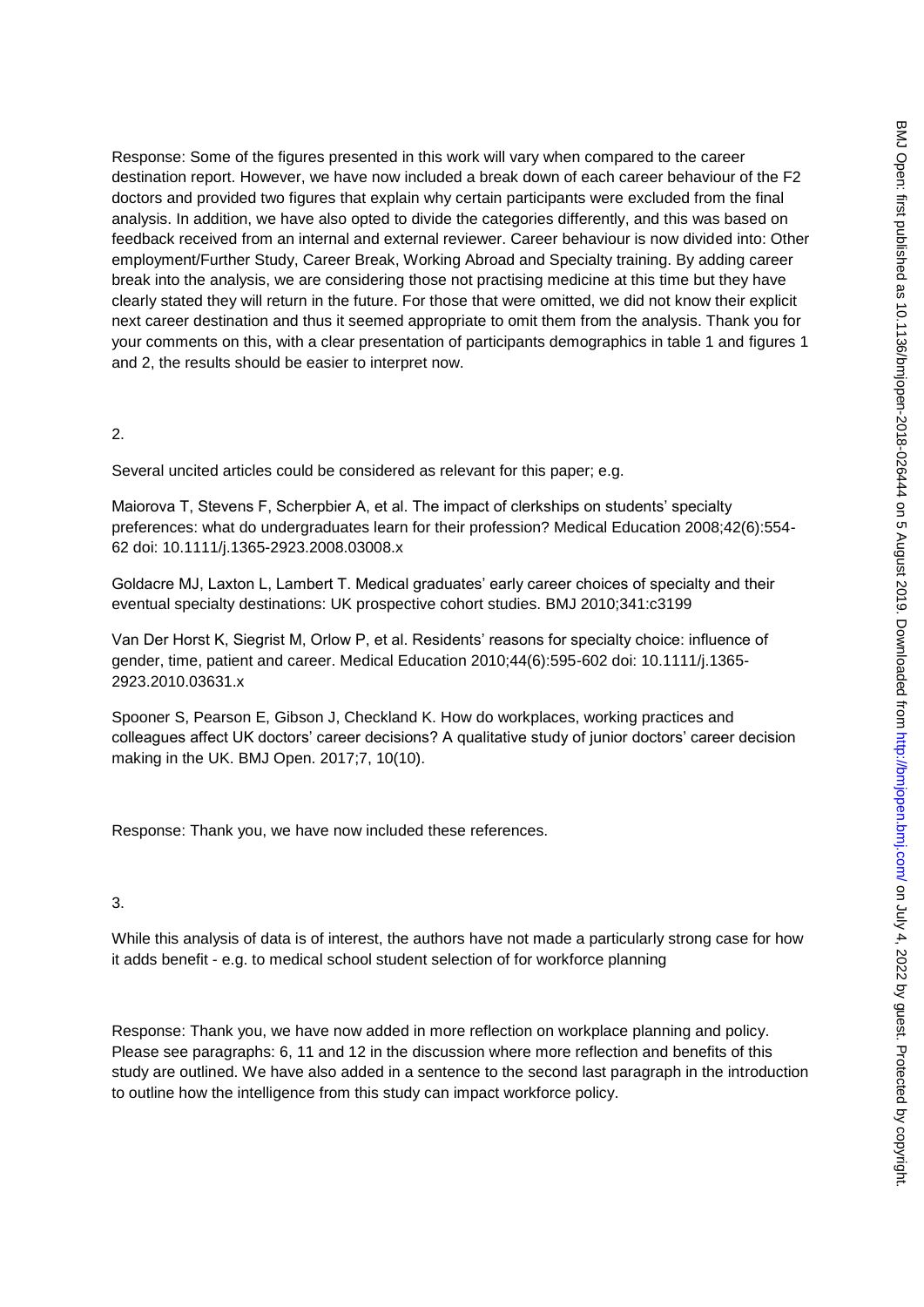Minor points

Grammatical error Abstract line 29

Response: Resolved

Also feel that the term 'graduates' could easily be misunderstood - since at survey point all are graduates

Response: Each time graduate status is referred to it is now clearly outlined that this is referring to "upon entry to medical school". Please see the analysis section where there is the first example of this and throughout the result section also.

Reviewer: 2

Reviewer Name: Hung-Yu Chang

Institution and Country: Department of Nephrology, Chang Gung Memorial Hospital, Chiayi Branch, Taiwan, Republic of China

Please state any competing interests or state "None declared": None declared

1. The authors used the data of national Career Destination Survey to examine the link between at the start of UK foundation programme and career behaviour. But, there was only one survey and the survey was sent out in the last few months of F2. In my opinion, the actual initial career intention may be different to the intention surveyed in the last few months of F2. So, it is better to have a survey at the beginning of the 2-year Foundation programme.

Response: Yes, we agree that the survey should be sent out in the first few months of F2 to properly measure their original career intentions at that time, rather than asking retrospectively. However, as researchers we did not have control over the questions asked nor when the survey was completed by participants. This is something that is commented on within paragraph 8 of the discussion now.

2. The authors should add the form in supplement that was sent out to F2 doctors by email.

Response: Unfortunately, due to not owning the rights to this survey, this cannot be included as a supplementary file. However, please see the second paragraph in the context section where there is a sample of questions asked each year.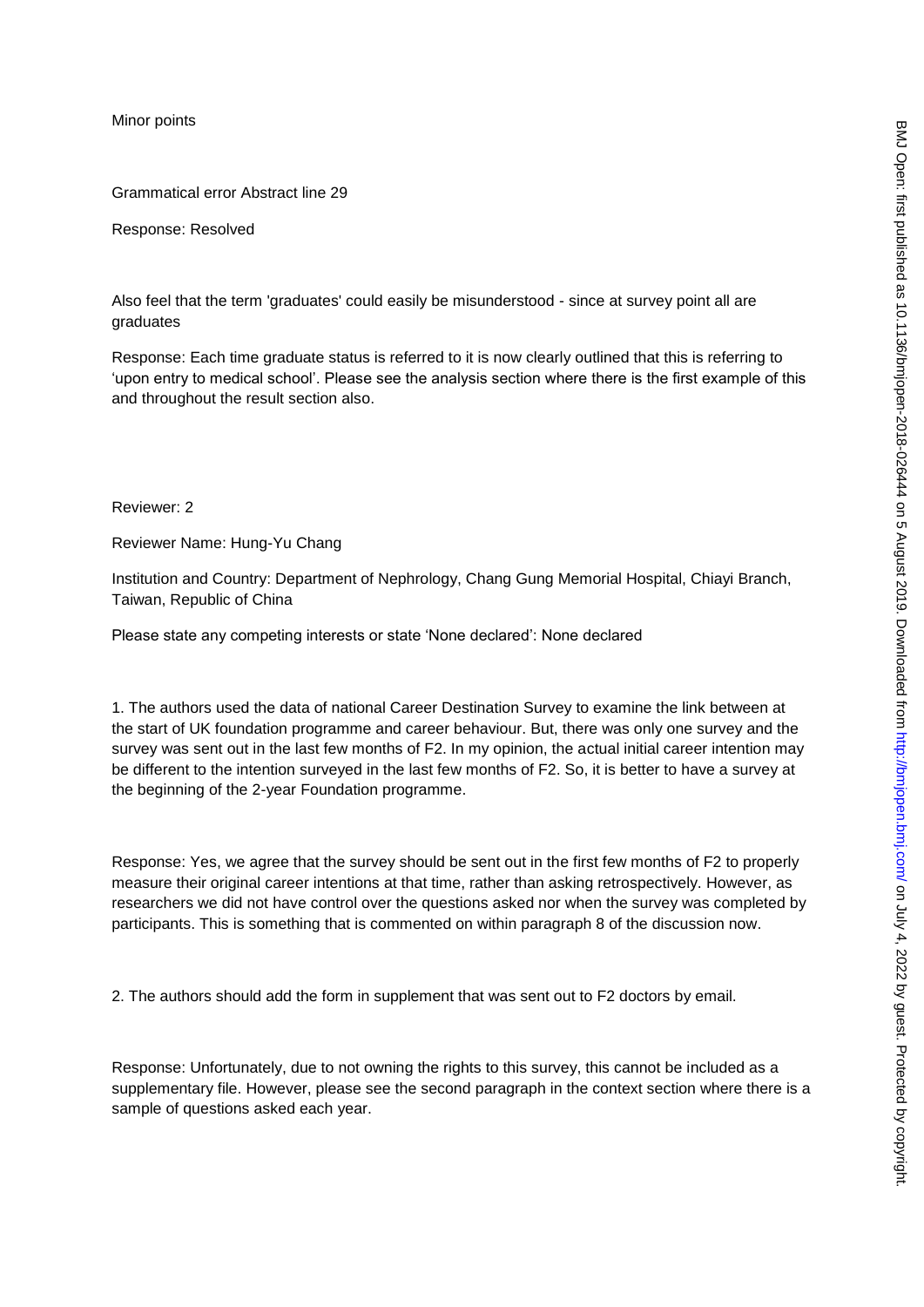3. The authors used Chi square as one analytical method and we would like to see the result of Chi square in a table.

Response: Thank you, we have now added the results of the chi-square, and these appear in table 2.

4. Are there students from other country to receive UK Foundation programme? If there are, after training they may return to their own country.

Response: Yes, there will be doctors who complete the foundation programme in the UK who then return home after completion. However, due to the nature of the survey we could not specifically look at this group. However, we have added in paragraph 8 in the discussion to include a reflection upon this.

5. Will the authors do a flow chart to depict the result of survey?

Response: We have included a bar chart depicting participants data that was omitted from the analysis, please see figure 1 and figure 2. All other results are displayed in tables 1-3, and discussed within the text.

#### **VERSION 2 – REVIEW**

| <b>REVIEWER</b>        | <b>Sharon Spooner</b><br>University of Manchester |
|------------------------|---------------------------------------------------|
| <b>REVIEW RETURNED</b> | 15-Jan-2019                                       |

| <b>GENERAL COMMENTS</b> | While I am unable to provide an expert statistical review of this |
|-------------------------|-------------------------------------------------------------------|
|                         | manuscript, I am happy with the non-statistical revisions.        |
|                         |                                                                   |

| <b>REVIEWER</b>        | Ruth Lavergne<br>Simon Fraser University |
|------------------------|------------------------------------------|
| <b>REVIEW RETURNED</b> | 05-Apr-2019                              |

| <b>GENERAL COMMENTS</b> | This paper describes career intentions among doctors completing<br>the Foundation Programme and examines how these differ by<br>gender, graduate status on entry to medical school, and career<br>behaviour. The authors analyze national survey data that up to this<br>point had only been used for quality management and workforce<br>planning. This seems to me to be a valuable data source for<br>research but I do have questions especially around the choice of<br>variables in analysis as well response rate and inclusion/exclusion<br>criteria. |
|-------------------------|---------------------------------------------------------------------------------------------------------------------------------------------------------------------------------------------------------------------------------------------------------------------------------------------------------------------------------------------------------------------------------------------------------------------------------------------------------------------------------------------------------------------------------------------------------------|
|                         | 1. The survey is sent in the last few months of the second year "after"                                                                                                                                                                                                                                                                                                                                                                                                                                                                                       |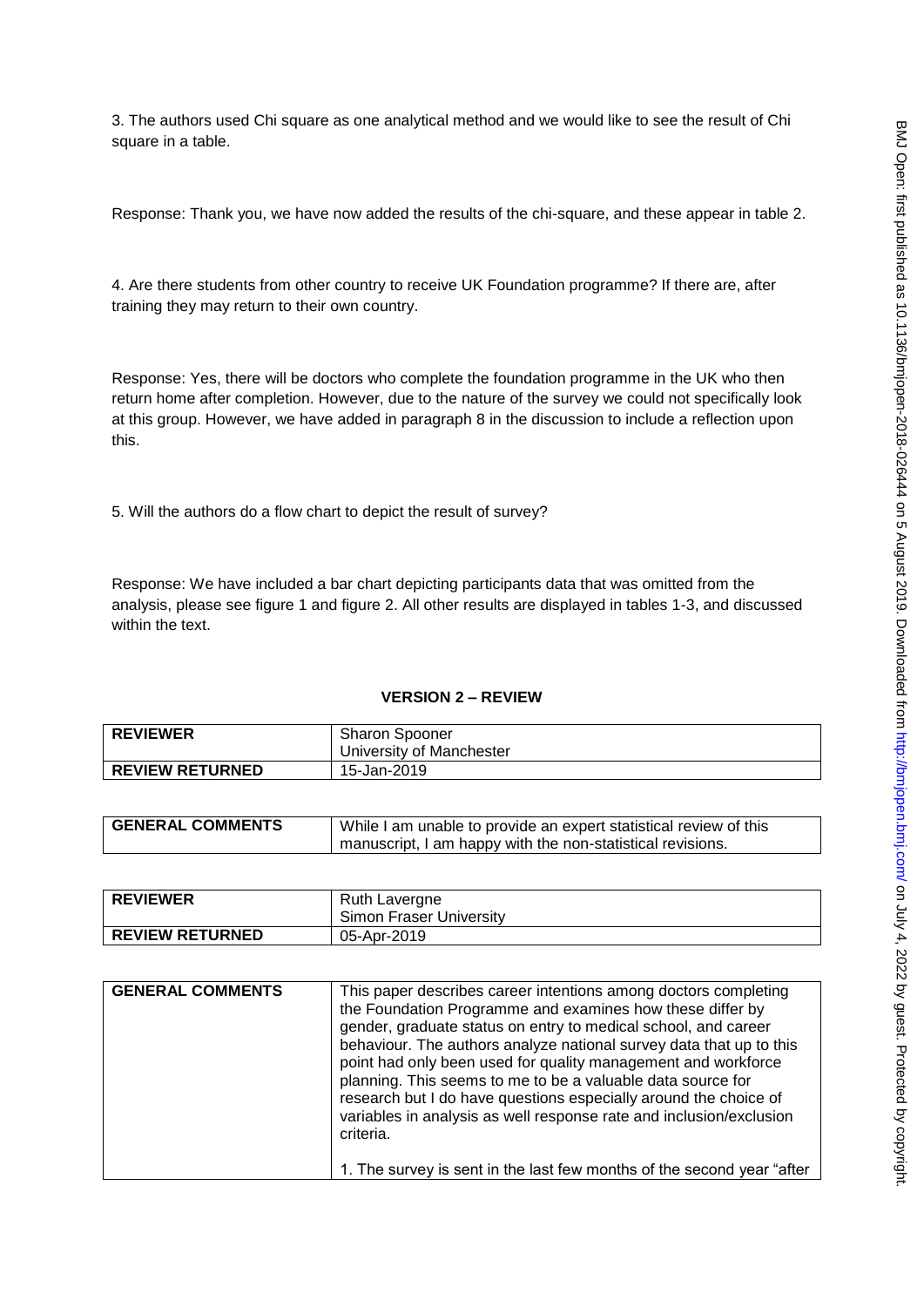| doctors have made decisions about the next step in their careers."<br>Respondents are asked to retrospectively report what their career<br>intentions were at the start of F1 and state their career intentions<br>(thought they may not yet have carried out those intentions). Should<br>"career behaviour" more accurately be described as career<br>intentions?                                                                                                                                                                                                         |
|-----------------------------------------------------------------------------------------------------------------------------------------------------------------------------------------------------------------------------------------------------------------------------------------------------------------------------------------------------------------------------------------------------------------------------------------------------------------------------------------------------------------------------------------------------------------------------|
| 2. Three predictor variables are used in analysis - gender, graduate<br>status and F1 Intention (specialty or other). Were these the only<br>variables collected in the Career Destination survey core data set? If<br>not, how were these selected? In the background the authors note<br>literature on career intentions and social demographics is typically<br>atheoretical. How did theory shape choice of variables? Are there<br>potentially important variables that were not captured? I suggest<br>appending a copy of the survey instrument or at least the core |
| questions. This would be helpful in understanding the precise<br>wording of the various response categories<br>3. Please specify that multinomial logistic regression was conducted                                                                                                                                                                                                                                                                                                                                                                                         |
| within the analysis section<br>4. Please report the response rate/proportion of people sent the<br>survey who responded in the abstract and include additional details<br>under "sample and data collection." How many foundation<br>programme doctors were there in total? The value of 91.1% of<br>responses being non-duplicates, valid responses should not be<br>labeled a response rate. How were "invalid responses" defined?                                                                                                                                        |
| 5. 1320 participants were removed in the "final analysis." Does this<br>mean you analyzed only complete cases in the chi2 tests and<br>multinomial regression? Please provide the n included in each<br>analysis along with each table to clarify. The interpretation of figures<br>1 and 2 for exclusions is not clear to me. Could information on<br>response rates and inclusion/exclusion criteria be more clearly<br>reported in a flow chart?                                                                                                                         |
| 6. I suggest reporting on the results of chi-2 tests along with<br>corresponding descriptive analysis rather than preceding this<br>content.<br>7. Check reporting of odds - odds were x times those of a reference<br>group, not x times higher (if I interpret correctly)                                                                                                                                                                                                                                                                                                 |
| Minor points:<br>- Check for consistency between "multinomial" regression than<br>"multi-nomial"<br>- Abstract typo "across-sectional"<br>- What does "school leavers" mean? Does this refer to people who<br>have not completed another university degree prior to medical<br>school vs. university graduate? Please explain this variable for<br>international readers not familiar with this term                                                                                                                                                                        |
| - Check parentheses in the abstract and results<br>- Consider labelling tables more descriptively (e.g. intention for<br>specialty training rather than intention)<br>- I don't believe these data in fact capture "career behaviour" but<br>rather intentions. I suggest reframing the first paragraph of the<br>discussion section but would defer to the authors on this point.<br>- The authors write that "There is, to the best of our knowledge, no<br>previous research looking at the association between career                                                   |
| intention and behaviour in doctors at the stage of applying for a<br>specialty training post." I am more familiar with the North American<br>literature, but there is quite extensive research on choice of specialty<br>among medical students, though given differences in training<br>contexts not all of this may be relevant.                                                                                                                                                                                                                                          |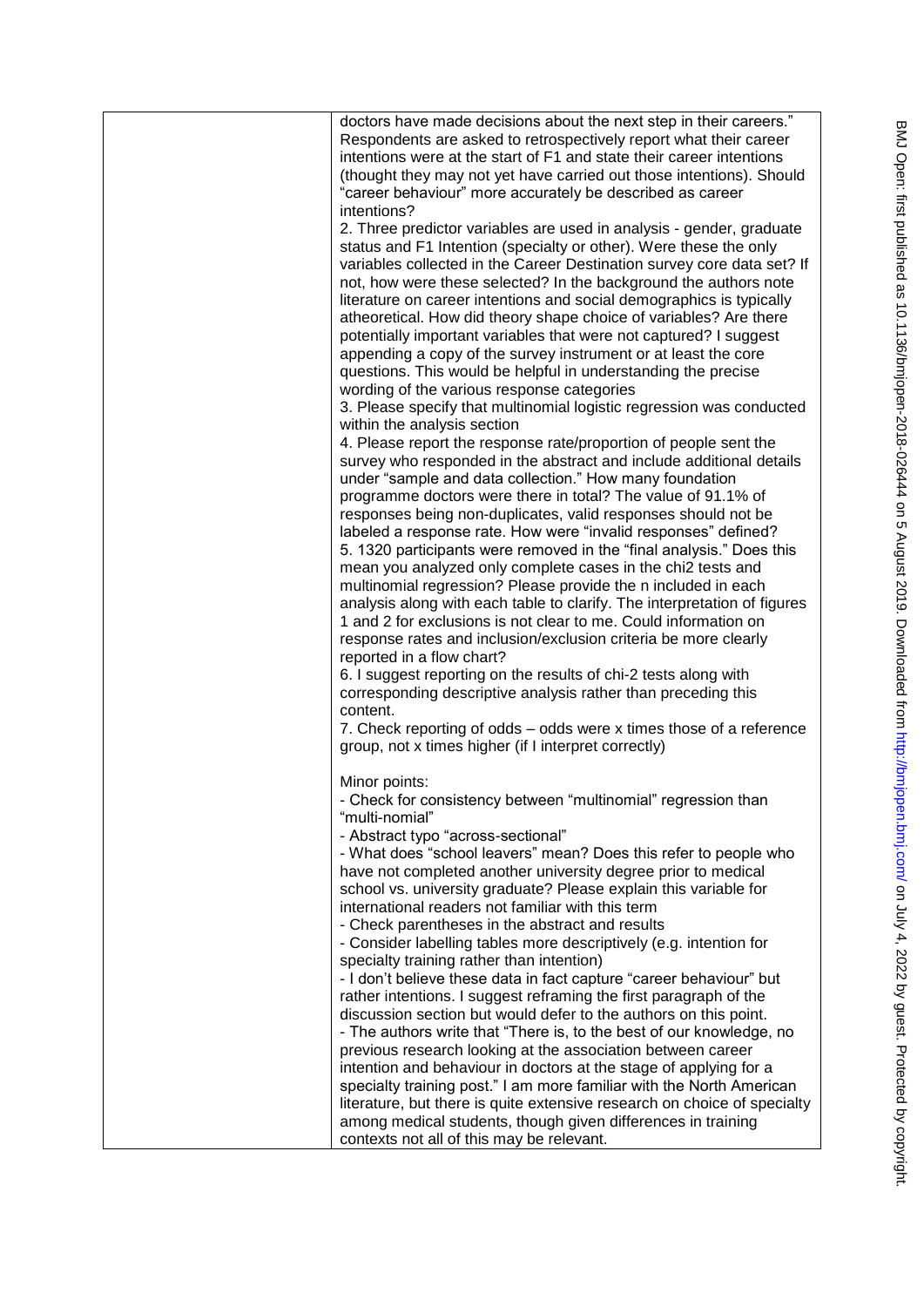## **VERSION 2 – AUTHOR RESPONSE**

Reviewer(s)' Comments to Author:

Reviewer: 1

Reviewer Name: Sharon Spooner

Institution and Country: University of Manchester

Please state any competing interests or state "None declared": None

Please leave your comments for the authors below

While I am unable to provide an expert statistical review of this manuscript, I am happy with the nonstatistical revisions.

Reviewer: 3

Reviewer Name: Ruth Lavergne

Institution and Country: Simon Fraser University

Please state any competing interests or state "None declared": None declared

Please leave your comments for the authors below

This paper describes career intentions among doctors completing the Foundation Programme and examines how these differ by gender, graduate status on entry to medical school, and career behaviour. The authors analyze national survey data that up to this point had only been used for quality management and workforce planning. This seems to me to be a valuable data source for research but I do have questions especially around the choice of variables in analysis as well response rate and inclusion/exclusion criteria.

1. The survey is sent in the last few months of the second year "after doctors have made decisions about the next step in their careers." Respondents are asked to retrospectively report what their career intentions were at the start of F1 and state their career intentions (thought they may not yet have carried out those intentions). Should "career behaviour" more accurately be described as career intentions?

Response: Thank you for this comment, we have taken your point in board and we had made this change to reflect that the "career behaviour" attribute is better defined as career intentions at the end of the foundation programme.

2. Three predictor variables are used in analysis - gender, graduate status and F1 Intention (specialty or other). Were these the only variables collected in the Career Destination survey core data set? If not, how were these selected? In the background the authors note literature on career intentions and social demographics is typically atheoretical. How did theory shape choice of variables? Are there potentially important variables that were not captured? I suggest appending a copy of the survey instrument or at least the core questions. This would be helpful in understanding the precise wording of the various response categories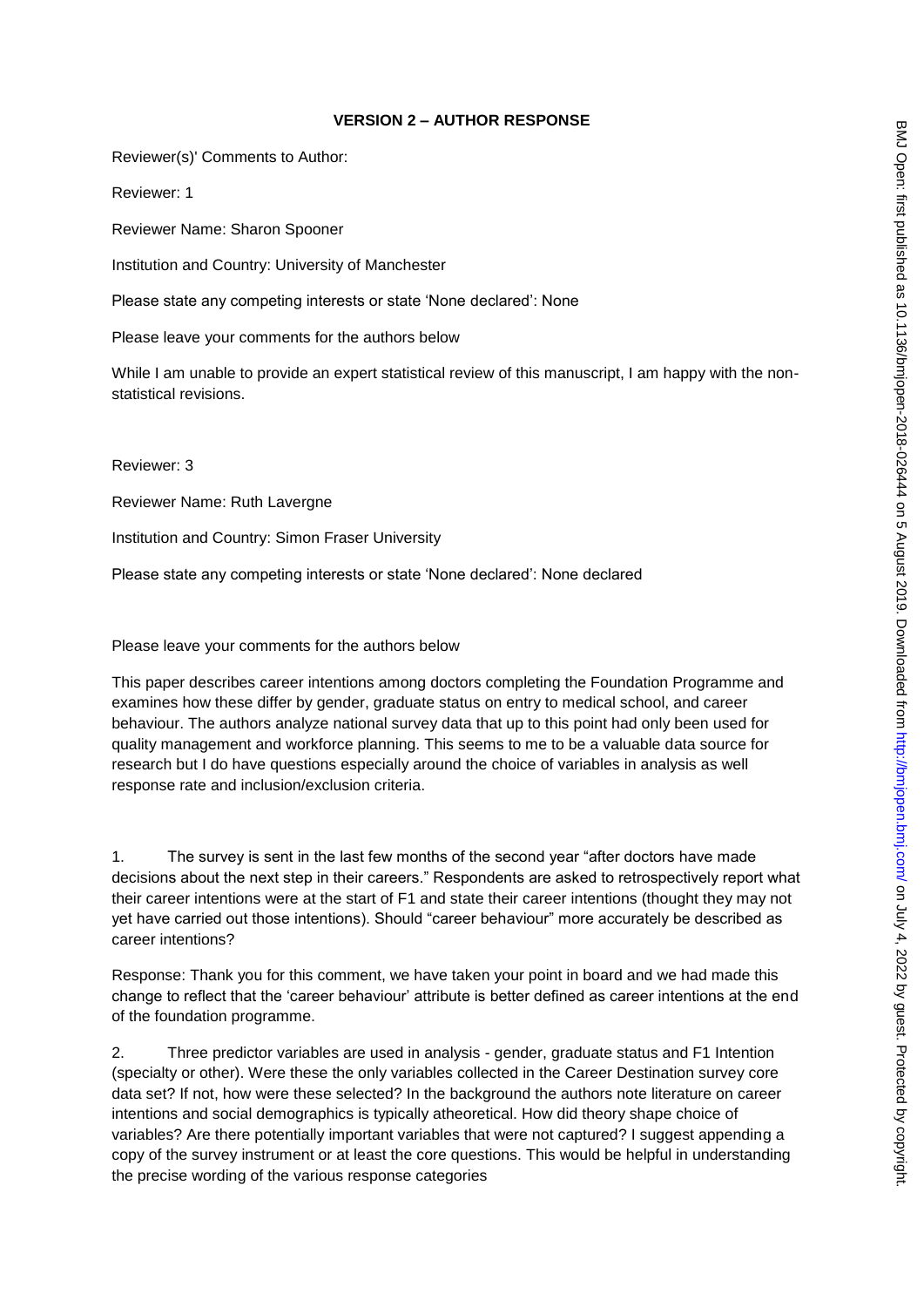Response: Other variables were collected in the survey but we focused on these three for two reasons. First, on a very practical note, not all core questions in the survey were applicable to all respondents and/or there was much missing data, but the three above had a very high proportion of responses.

Second, our knowledge of the careers literature indicated that of all the background variable data requested in the Destinations Survey, gender and graduate status were those known to be related to careers choice and intention. The F1 intention variable was selected as much research shows that intention is a good predictors of future behaviour (e.g., the theory of planned behaviour studies). We felt this was important to examine given previous qualitative work has suggested that the foundation programme influences career intentions. Please refer to the aims section on pages 4-5 where this is highlighted.

Of note is that some socio-demographic data such as country of origin or home country were not collected in the Destinations Survey although this information could have been of interest in relation to career intentions. This point is highlighted on page 13. I have also extended this section to highlight the additional limitations with the survey.

The core questions will be included as a supplementary file for readers.

3. Please specify that multinomial logistic regression was conducted within the analysis section

Response: Thank for you for this- I have now included in information within the text and the rationale for its use. See page 8 as highlighted.

4. Please report the response rate/proportion of people sent the survey who responded in the abstract and include additional details under "sample and data collection." How many foundation programme doctors were there in total? The value of 91.1% of responses being non-duplicates, valid responses should not be labeled a response rate. How were "invalid responses" defined?

Response: The number of participants sent the survey should have been 6890, however, due to the nature of survey delivery, some other training grade doctors may have received this survey and completed it in error. Because of this, we could not calculate the response rate. However, we have included the number of participants within the abstract and included this additional information in the results section (p9).

5. 1320 participants were removed in the "final analysis." Does this mean you analyzed only complete cases in the chi2 tests and multinomial regression? Please provide the n included in each analysis along with each table to clarify. The interpretation of figures 1 and 2 for exclusions is not clear to me. Could information on response rates and inclusion/exclusion criteria be more clearly reported in a flow chart?

Response: Yes, only complete cases where included in the analysis of the chi-square tests and the multinomial regression. The corresponding tables have now been updated. We have now included two flow charts that correspond to figures 1 and 2 for ease of interpretation and also highlight the number of participants included in the analysis.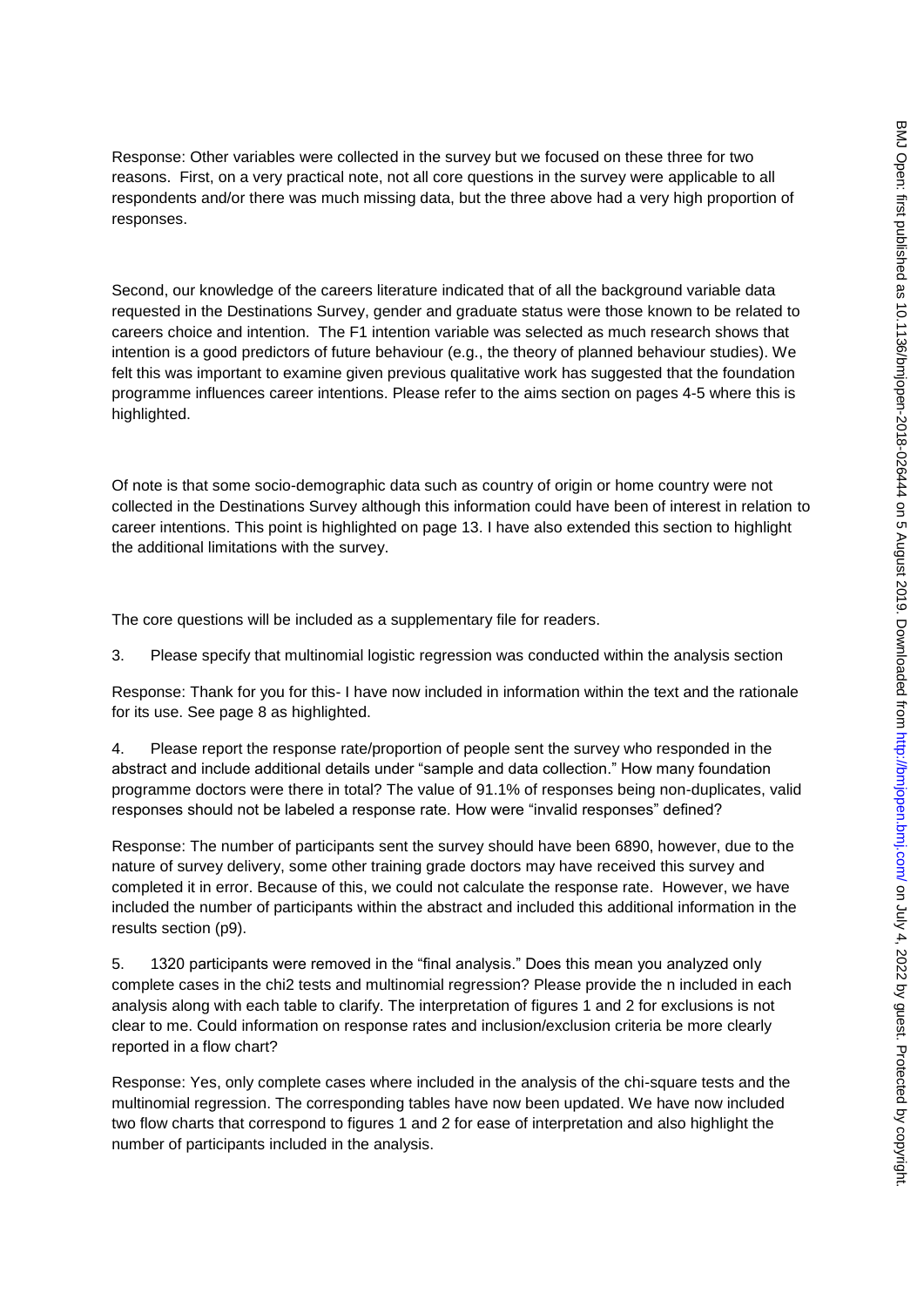6. I suggest reporting on the results of chi-2 tests along with corresponding descriptive analysis rather than preceding this content.

Response: This has now been revised to reflect this change, please see 9 and 10 where this has been implemented.

7. Check reporting of odds – odds were x times those of a reference group, not x times higher (if I interpret correctly)

Response: Thank you for your comment, this has been rectified. Please see page 10 and 11 where this is highlighted.

#### Minor points:

- Check for consistency between "multinomial" regression than "multi-nomial"

Response- Thank you this has been amended throughout the text. I have also include the goodness of fit result within table 3 and also within the text, see the bottom of page 10 where this is highlighted.

- Abstract typo "across-sectional"

Response: This has been amended within the abstract.

What does "school leavers" mean? Does this refer to people who have not completed another university degree prior to medical school vs. university graduate? Please explain this variable for international readers not familiar with this term

Response: We have now amended this in text and referred to these participants as "graduates" and "non-graduate" entrants to medicine. Additional information has been added to the context section, found on page 6.

Check parentheses in the abstract and results

Response: These have been revised appropriately.

Consider labelling tables more descriptively (e.g. intention for specialty training rather than intention)

Response: Thank you- we have amended tables to provide more descriptive information about the attributes.

I don't believe these data in fact capture "career behaviour" but rather intentions. I suggest reframing the first paragraph of the discussion section but would defer to the authors on this point.

Response: Thank you for this, we also agree and have changed the framing of the discussion to reflect this.

The authors write that "There is, to the best of our knowledge, no previous research looking at the association between career intention and behaviour in doctors at the stage of applying for a specialty training post." I am more familiar with the North American literature, but there is quite extensive research on choice of specialty among medical students, though given differences in training contexts not all of this may be relevant.

Response: Thank you for this point. Yes, we agree there is extensive literature on specialty choice of medical students, we have highlighted this on page 4 and the literature associated. However, as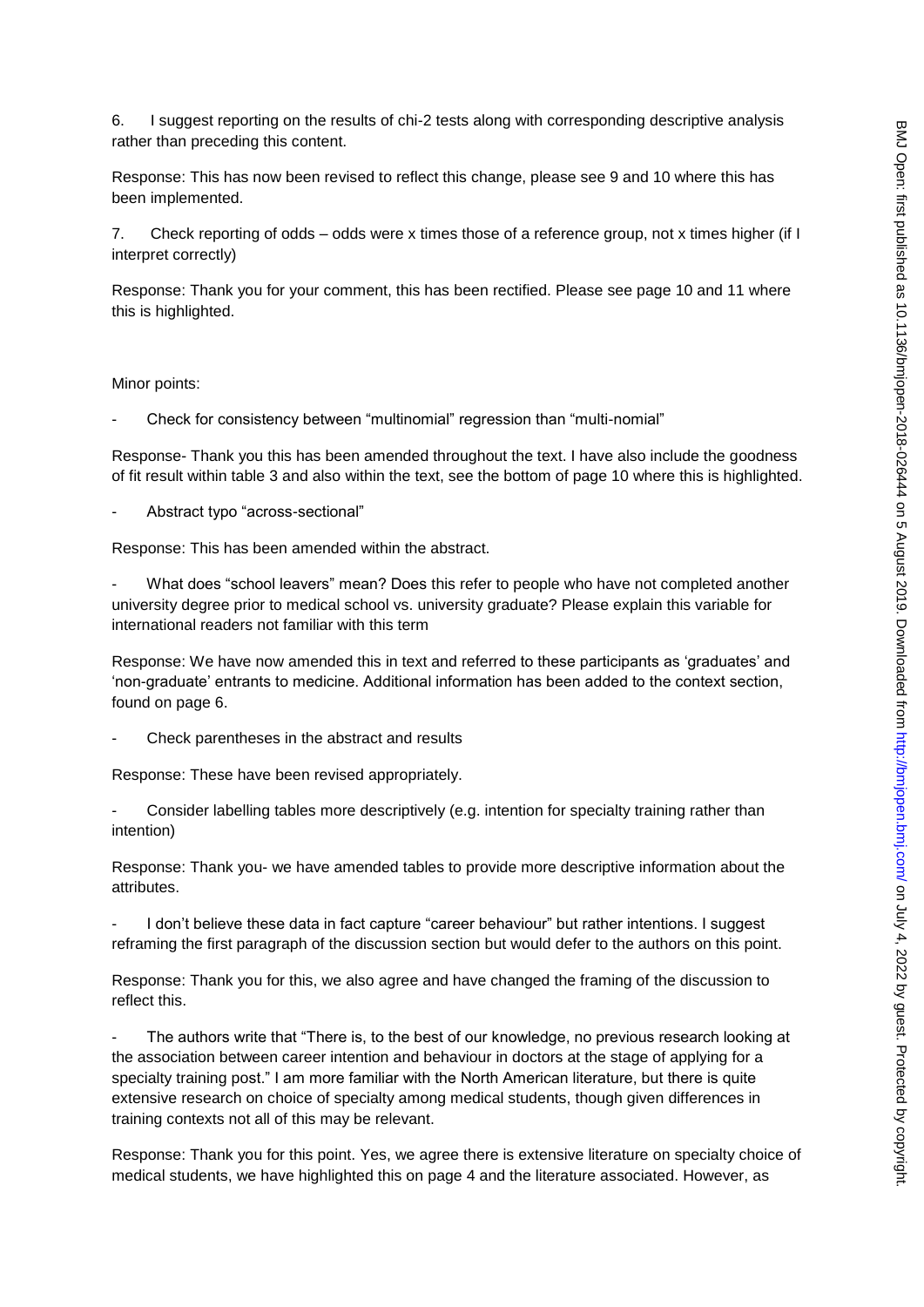highlighted we were specifically interested in qualified doctors at the stage of specialty application rather than medical students' specialty preferences.

### **VERSION 3 - REVIEW**

| <b>REVIEWER</b>        | Ruth Lavergne                                     |
|------------------------|---------------------------------------------------|
|                        | Simon Fraser University, British Columbia, Canada |
| <b>REVIEW RETURNED</b> | 14-May-2019                                       |

| <b>GENERAL COMMENTS</b> | The authors have addressed most of my concerns. The remaining<br>point I'd like to see addressed is around response rate. If I<br>understand correctly the survey may have gone to some<br>respondents who did not meet eligibility for the reported analysis. As<br>a result the authors write that it is not possible to report a response<br>rate.                                                                                                                                                                                                                                                                                                                                                                                                                                                                     |
|-------------------------|---------------------------------------------------------------------------------------------------------------------------------------------------------------------------------------------------------------------------------------------------------------------------------------------------------------------------------------------------------------------------------------------------------------------------------------------------------------------------------------------------------------------------------------------------------------------------------------------------------------------------------------------------------------------------------------------------------------------------------------------------------------------------------------------------------------------------|
|                         | In the methods section under "Sample and Data Collection" the<br>authors write that "The email containing the link about the Career<br>Destinations survey was sent out to F2 doctors by 21 UK Foundation<br>Schools who are responsible for the management of the survey in<br>May 2017 (N= 6890). Under results they write that "The Destination<br>Survey received a total of 7563 responses. Unfortunately, the<br>approach to survey administration meant some respondents<br>completed the survey more than once and some doctors received<br>and completed the survey in error. After cleaning (removing<br>duplicates, and invalid responses), we had a total of 6890 valid<br>responses."                                                                                                                        |
|                         | I'm not clear on how to reconcile these numbers. Does this mean the<br>survey was sent to 6890 valid participants, some completed more<br>than once and other ineligible physicians replied (explaining why<br>n=7563 is larger than the total number of valid participants), but then<br>this was cleaned to 6890 valid responses (or 100% response rate<br>among eligible physicians). If yes, this is a very high response rate<br>for a physician survey, and this should be hilighted in discussion. If<br>I've misinterpreted this, it speaks to the need for much clearer<br>explanation of how many physicians were potentially eligible, how<br>many were sent the survey, and an estimated response rate (even if<br>not all people sent the survey nor survey respondents met criteria for<br>final analysis). |

## **VERSION 3 – AUTHOR RESPONSE**

Thank you for this additional feedback and on rereading the paper, we see that this statement is indeed unclear. We have done further analysis and have replaced it with the following:

The Career Destinations survey was sent out to F2 doctors via email by all 22 UK Foundation Schools Programme directors in August 2017 (N= 6,890). Unfortunately, the approach to survey administration meant some respondents completed the survey more than once and some doctors received and completed the survey in error, giving 7563 responses. After cleaning (removing duplicates, and invalid responses), we had a total of 5570 usable responses. This gives a response rate of 80.1%.